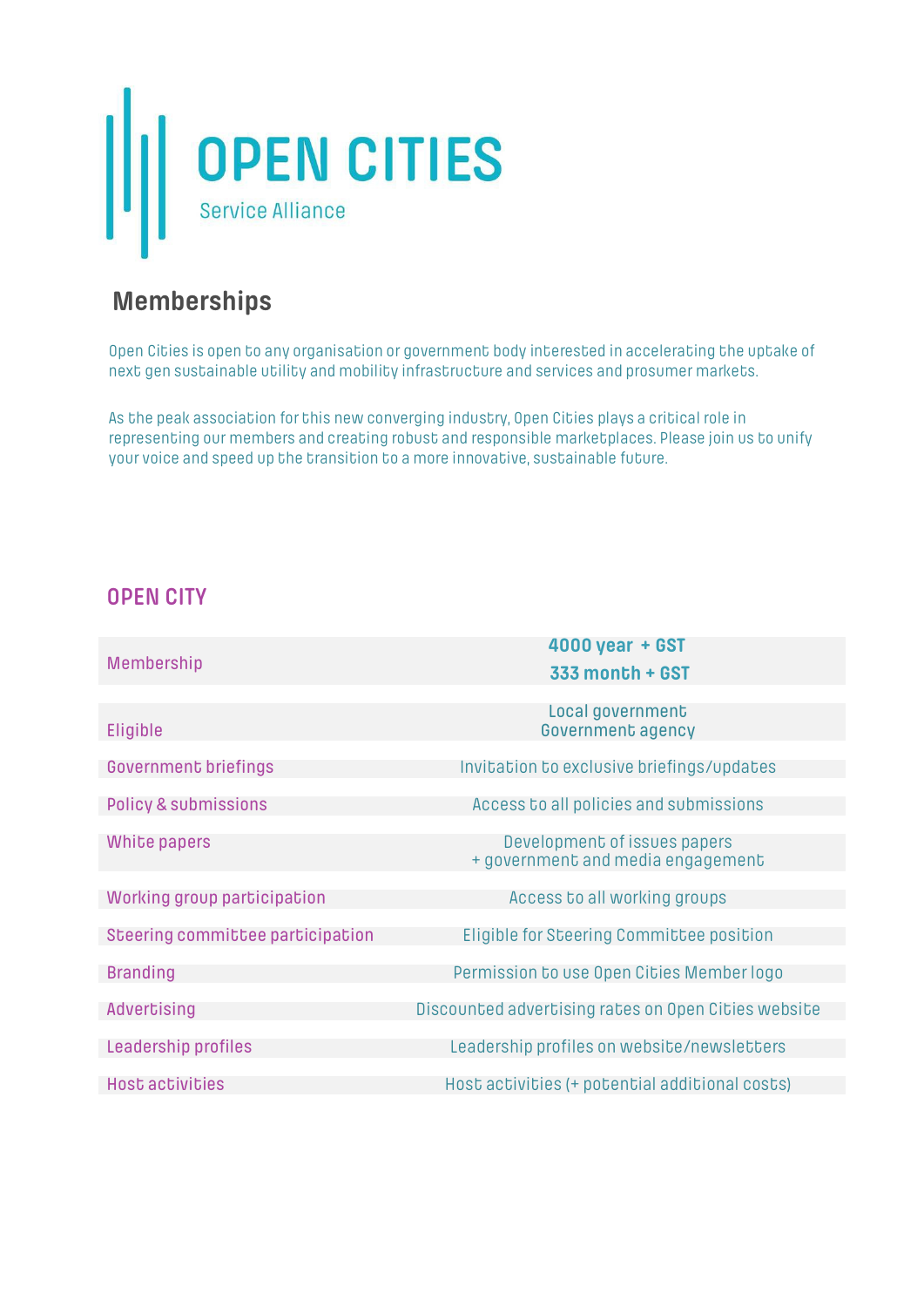### **NOT FOR PROFIT**

| Membership                       | $\bf{0}$                                            |
|----------------------------------|-----------------------------------------------------|
|                                  |                                                     |
| Eligible                         | <b>Peak Associations</b><br><b>Not for Profits</b>  |
|                                  |                                                     |
| <b>Government briefings</b>      | Invitation to exclusive briefings/updates           |
|                                  |                                                     |
| <b>Policy &amp; submissions</b>  | Access to all policies and submissions              |
|                                  |                                                     |
| White papers                     | Development of issues papers                        |
|                                  | + government and media engagement                   |
|                                  |                                                     |
| Working group participation      | Access to all working groups                        |
|                                  |                                                     |
| Steering committee participation | <b>Eligible for Steering Committee position</b>     |
|                                  |                                                     |
| <b>Branding</b>                  | Permission to use Open Cities Member logo           |
|                                  |                                                     |
| <b>Advertising</b>               | Discounted advertising rates on Open Cities website |
|                                  |                                                     |
| Leadership profiles              | Leadership profiles on website/newsletters          |
|                                  |                                                     |
| <b>Host activities</b>           | Host activities (+ potential additional costs)      |

#### **EMERGING**

| Membership                       | 3000 year + GST<br>250 month + GST                                |
|----------------------------------|-------------------------------------------------------------------|
| Eligible                         | Companies with annual turnover <\$3M                              |
| <b>Government briefings</b>      | Invitation to exclusive briefings/updates                         |
| <b>Policy &amp; submissions</b>  | Access to all policies and submissions                            |
| White papers                     | Development of issues papers<br>+ government and media engagement |
| Working group participation      | Access to all working groups                                      |
| Steering committee participation | Eligible for Steering Committee position                          |
| <b>Branding</b>                  | Permission to use Open Cities Member logo                         |
| <b>Advertising</b>               | Discounted advertising rates on Open Cities website               |
| Leadership profiles              | Leadership profiles on website/newsletters                        |
| <b>Host activities</b>           | Host activities (+ potential additional costs)                    |

**Emerging** membership is for small, single entity businesses, independently owned and operated with a turnover of less than \$3 million derived from utility or mobility activities. Or organisations developing pre-commercialised utility/ mobility infrastructure and services with gross incomes less than \$500,000.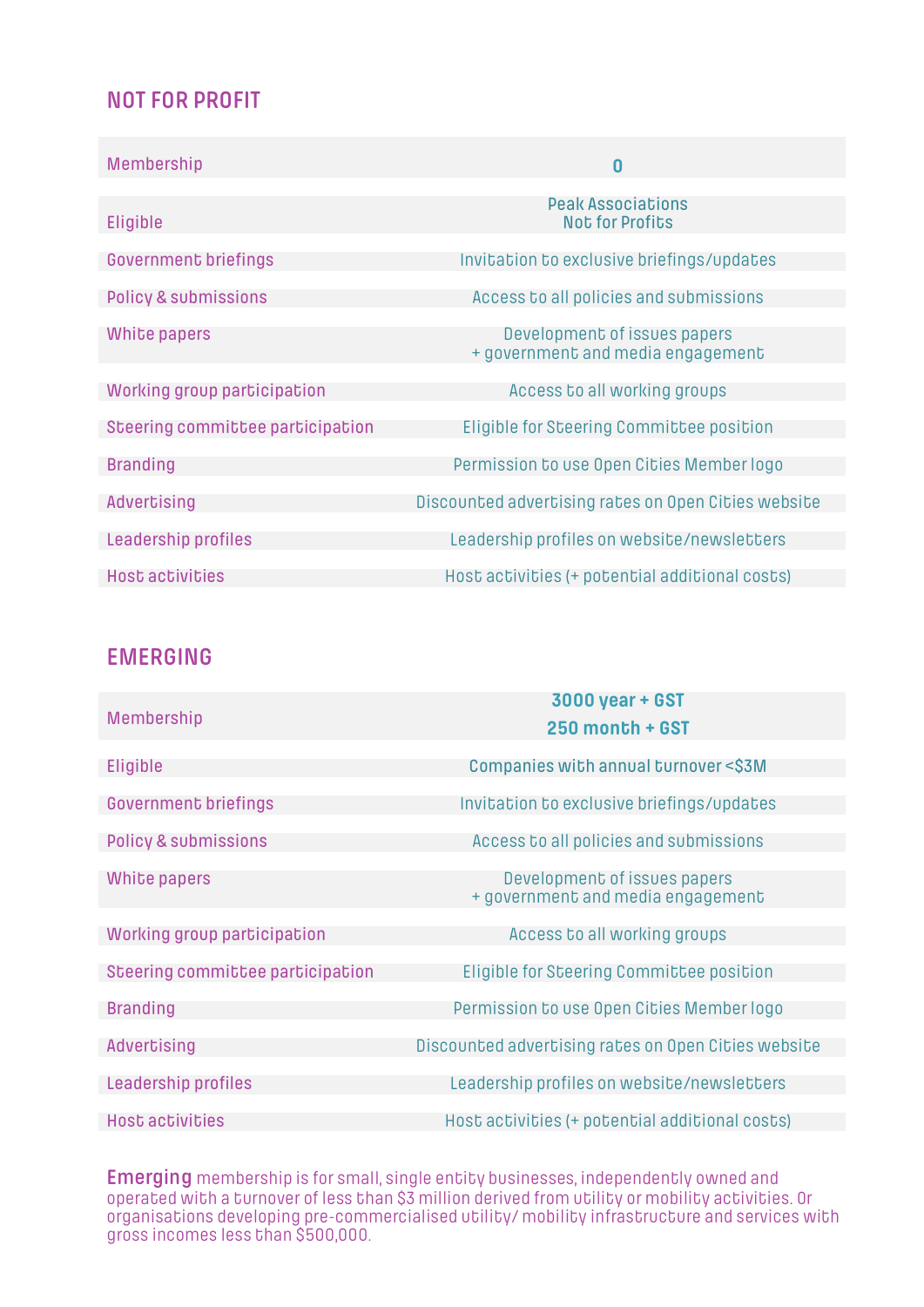### **GROWING**

| Membership                       | 7500 year + GST<br>625 month + GST                                |
|----------------------------------|-------------------------------------------------------------------|
| Eligible                         | Companies with annual turnover \$3M-\$5M                          |
| <b>Government briefings</b>      | Invitation to exclusive briefings/updates                         |
| <b>Policy &amp; submissions</b>  | Access to all policies and submissions                            |
| White papers                     | Development of issues papers<br>+ government and media engagement |
| Working group participation      | Access to all working groups                                      |
| Steering committee participation | Eligible for Steering Committee position                          |
| <b>Branding</b>                  | Permission to use Open Cities Member logo                         |
| <b>Advertising</b>               | Discounted advertising rates on Open Cities website               |
| Leadership profiles              | Leadership profiles on website/newsletters                        |
| <b>Host activities</b>           | Host activities (+ potential additional costs)                    |

**Growing** membership is for business with annual turnover less than \$5M2.

## **ESTABLISHED**

| 12,500 year + GST<br>$1,041$ month + GST                          |
|-------------------------------------------------------------------|
|                                                                   |
| Companies with annual turnover >\$5M                              |
| Invitation to exclusive briefings/updates                         |
|                                                                   |
| Access to all policies and submissions                            |
| Development of issues papers<br>+ government and media engagement |
| Access to all working groups                                      |
|                                                                   |
| Eligible for Steering Committee position                          |
|                                                                   |
| Permission to use Open Cities Member logo                         |
| Discounted advertising rates on Open Cities website               |
|                                                                   |
| Leadership profiles on website/newsletters                        |
| Host activities (+ potential additional costs)                    |
|                                                                   |

**Established** membership is for business with annual turnover greater than \$5M.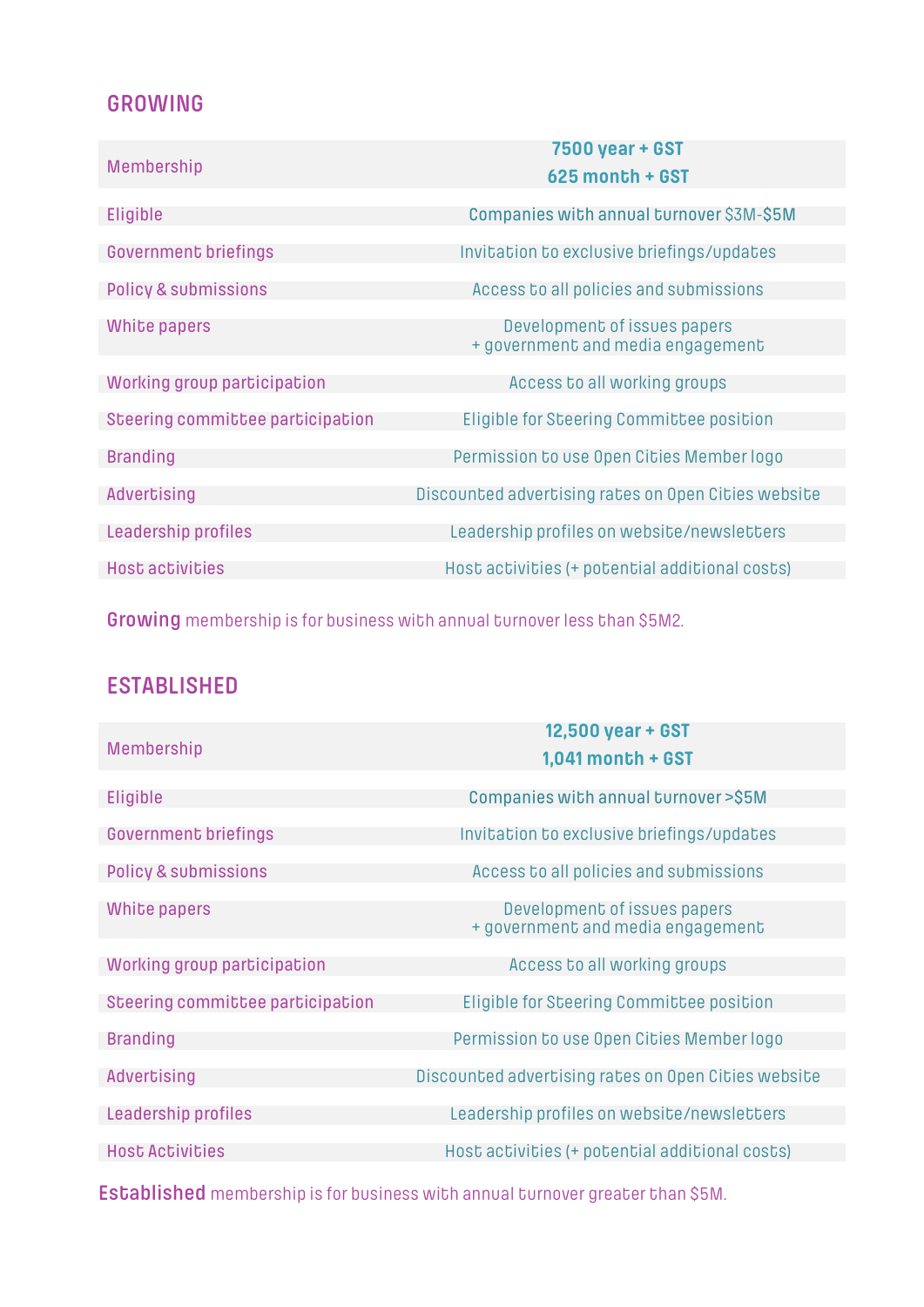### **EVOLVING**

| Membership                      | 20,000 year + GST<br><b>1,666 month + GST</b>       |
|---------------------------------|-----------------------------------------------------|
|                                 |                                                     |
| Eligible                        | Utility / Mobility business in transition           |
| <b>Policy &amp; submissions</b> | Access to relevant policies and submissions         |
|                                 |                                                     |
| Working group participation     | Access to relevant working groups                   |
|                                 |                                                     |
| <b>Branding</b>                 | Permission to use Open Cities Member logo           |
|                                 |                                                     |
| Advertising                     | Discounted advertising rates on Open Cities website |
|                                 |                                                     |

**Evolving** is for businesses transitioning their businesses to sustainable local utility, mobility activities.

## **RESEARCH OR DONOR**

| Membership                       | <b>Bespoke</b>                                                        |
|----------------------------------|-----------------------------------------------------------------------|
| Eligible                         | Any research or educational organisation, foundation or<br>individual |
| <b>Government briefings</b>      | Bespoke package                                                       |
| <b>Policy &amp; submissions</b>  | Bespoke package                                                       |
| White papers                     | Bespoke package                                                       |
| Working group participation      | Bespoke package                                                       |
| Steering committee participation | Bespoke package                                                       |
| <b>Branding</b>                  | Bespoke package                                                       |
| Advertising                      | Bespoke package                                                       |
| Leadership profiles              | Bespoke package                                                       |
| <b>Host Activities</b>           | Bespoke package                                                       |

**Research or Donor** membership is for any research or educational organisation, foundation or individual wanting to help catalyse next gen decarbonised infrastructure and services.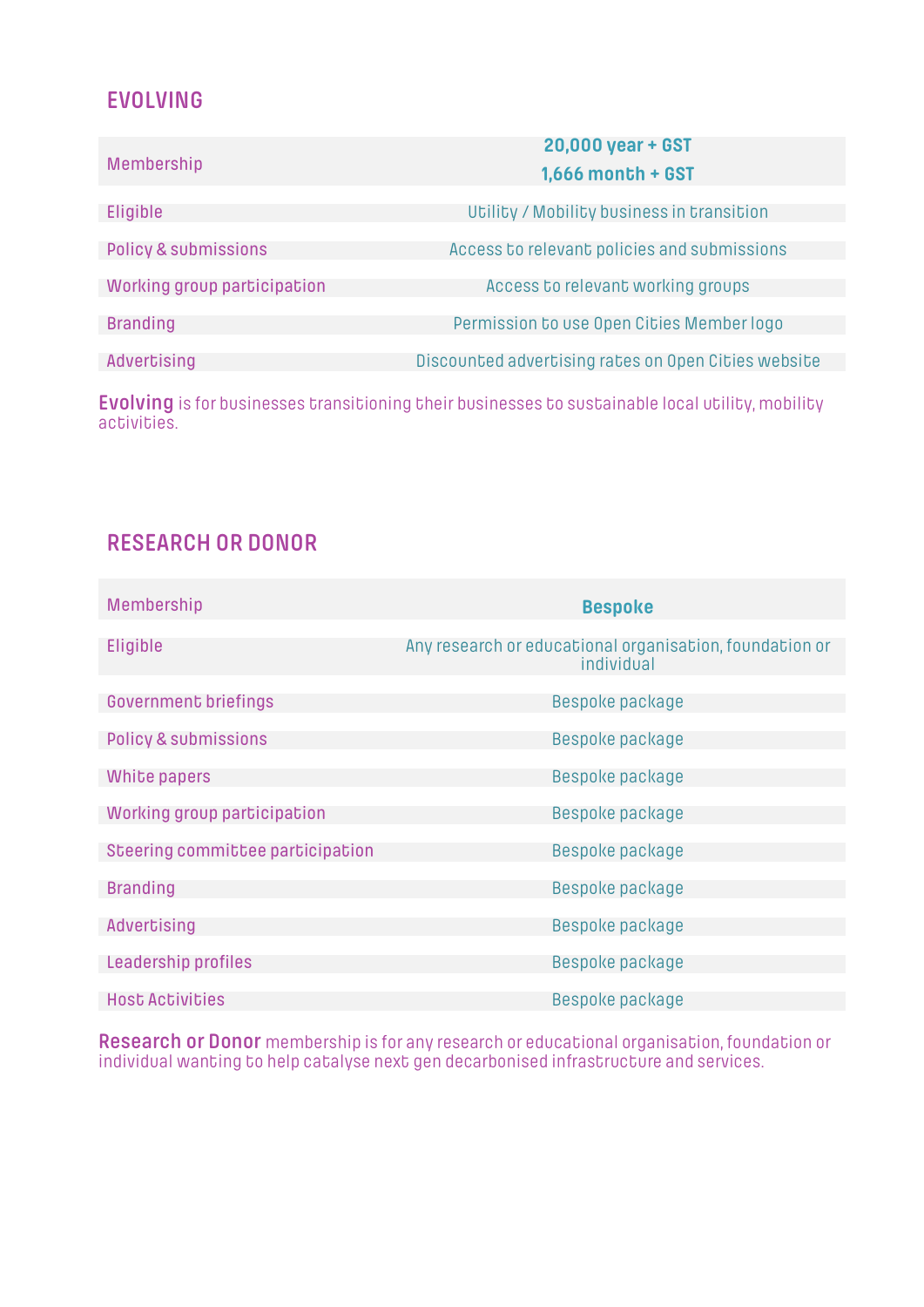### **FULCRUM**

|                                  | 40,000 year + GST                                   |  |  |  |  |
|----------------------------------|-----------------------------------------------------|--|--|--|--|
| <b>Membership</b>                | 3,333 month + GST                                   |  |  |  |  |
|                                  |                                                     |  |  |  |  |
| Eligible                         | Utility / Mobility business in transition           |  |  |  |  |
| <b>Government briefings</b>      | Invitation to exclusive briefings/updates           |  |  |  |  |
| <b>Policy &amp; submissions</b>  | Access to all policies and submissions              |  |  |  |  |
|                                  |                                                     |  |  |  |  |
| White papers                     | Development of issues papers                        |  |  |  |  |
|                                  | + government and media engagement                   |  |  |  |  |
| Working group participation      | Access to all working groups                        |  |  |  |  |
|                                  |                                                     |  |  |  |  |
| Steering committee participation | Eligible for Steering Committee position            |  |  |  |  |
| <b>Branding</b>                  | Premium brand placement                             |  |  |  |  |
| Advertising                      | Discounted advertising rates on Open Cities website |  |  |  |  |
|                                  |                                                     |  |  |  |  |
| Leadership profiles              | Leadership feature on website/newsletters           |  |  |  |  |
| <b>Host Activities</b>           | Hosting & sponsorship rights                        |  |  |  |  |
|                                  |                                                     |  |  |  |  |

**To better understand which membership applies to you, please contact us: ellen@opencities.net.au**